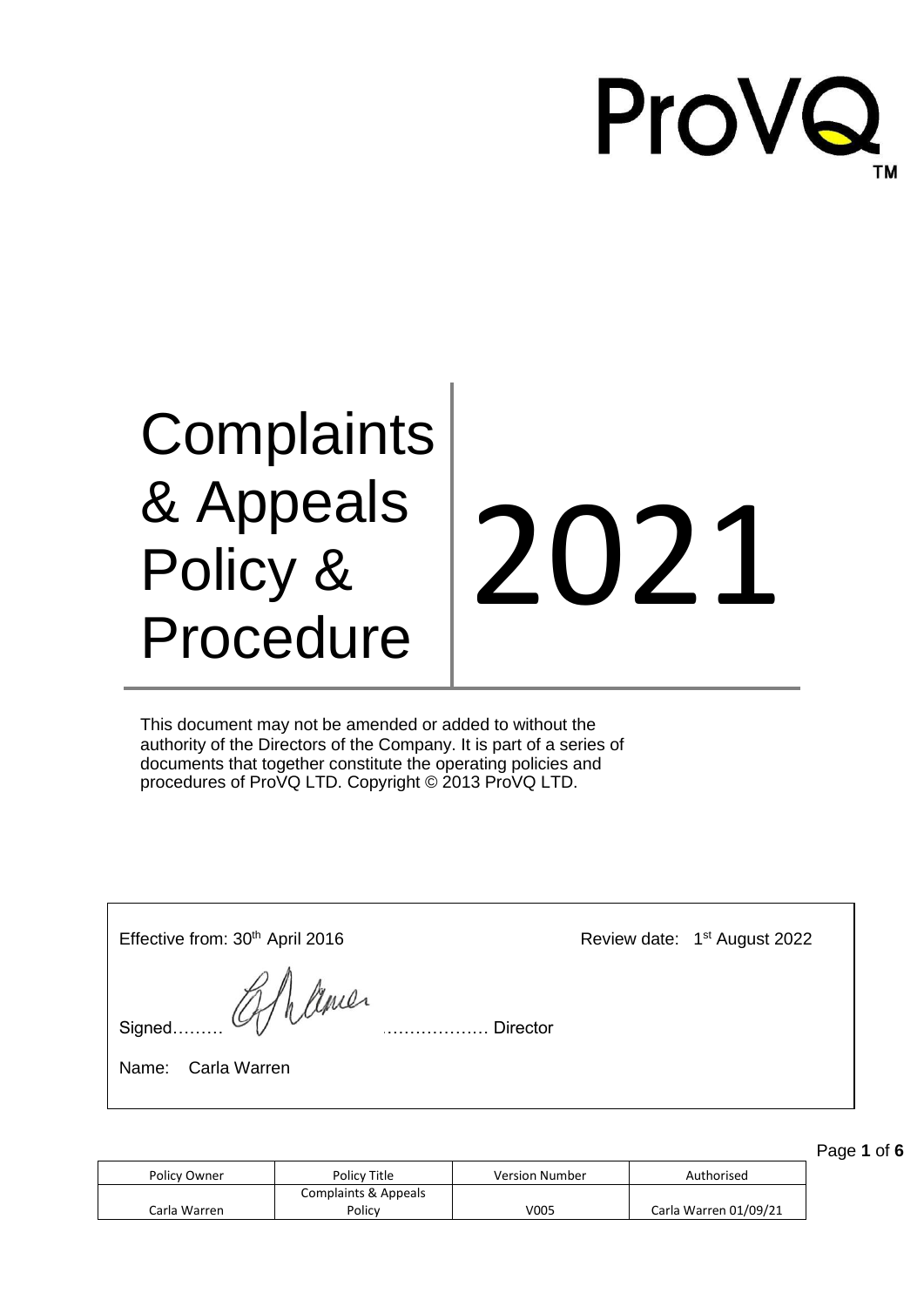#### **Contents:**

| <b>Policy Statement</b>                   | Page 3 |
|-------------------------------------------|--------|
| <b>Complaints &amp; Appeals Procedure</b> | Page 4 |
| <b>Questions, Feedback &amp; Review</b>   | Page 6 |

Page **2** of **6**

| Policy Owner | Policy Title         | <b>Version Number</b> | Authorised            |
|--------------|----------------------|-----------------------|-----------------------|
|              | Complaints & Appeals |                       |                       |
| Carla Warren | Policv               | V005                  | Carla Warren 01/09/21 |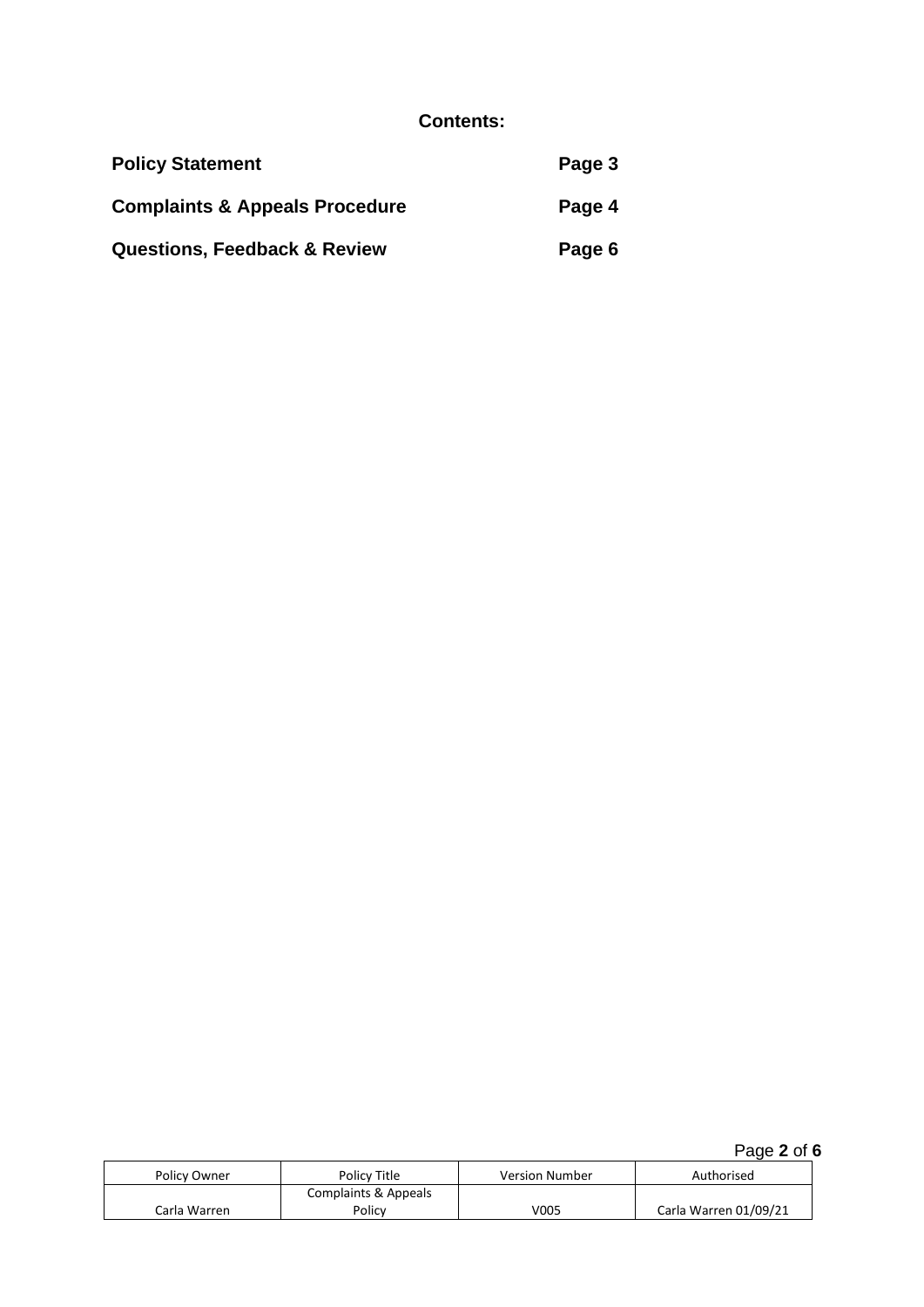

#### **Policy statement**

ProVQ believes that if a customer wishes to make a complaint or register a concern they should find it easy to do so. It is ProVQ's policy to welcome complaints and look upon them as an opportunity to learn, adapt, improve and provide a better service to our customers. This policy is intended to ensure that customer complaints and concerns are dealt with properly and that all complaints or concerns registered by customers are taken seriously.

The policy is not designed to apportion blame or to provide compensation. It is NOT part of ProVQ's disciplinary policy.

ProVQ believes that failure to listen to or acknowledge complaints may lead to an aggravation of problems and customer dissatisfaction. ProVQ believes that most complaints and concerns, if dealt with early, openly and honestly, can be sorted out efficiently and effectively between just the complainant and ProVQ. If this fails due to either ProVQ or the complainant being dissatisfied with the result the complaint has the right to appeal. If the customer remains dissatisfied with the results of the appeal they have the option to raise the complaint with the Education & Skills Funding Agency

Aim:

It is ProVQ's aim to ensure that its complaints procedure is properly and effectively implemented, and that customers feel confident that their complaints and concerns are listened to and acted upon promptly and fairly.

Goals:

ProVQ's goals are to ensure that:

- Customers are aware of how to complain, and that ProVQ provides easy to use opportunities for them to register their complaints
- Once a complaint or concern has been raised a named person will be responsible for the administration of the procedure
- every written complaint or concern is acknowledged within five working days
- thorough investigations into all written complaints or concerns are carried out
- all written complaints or concerns are responded to in writing within 14 days of the original complaint or concern being received
- All appeals are investigated and responded to, in writing, within 14 days of the appeal being received.
- complaints or concerns are dealt with promptly, fairly and sensitively with due regard to the upset and smooth running of business operations that they can cause to both ProVQ staff and customers alike.

The named Directors with responsibility for following through complaints are Stuart Jones and Carla Warren (whichever is relevant).

Page **3** of **6**

| Policy Owner | Policy Title         | <b>Version Number</b> | Authorised            |
|--------------|----------------------|-----------------------|-----------------------|
|              | Complaints & Appeals |                       |                       |
| Carla Warren | Policy               | V005                  | Carla Warren 01/09/21 |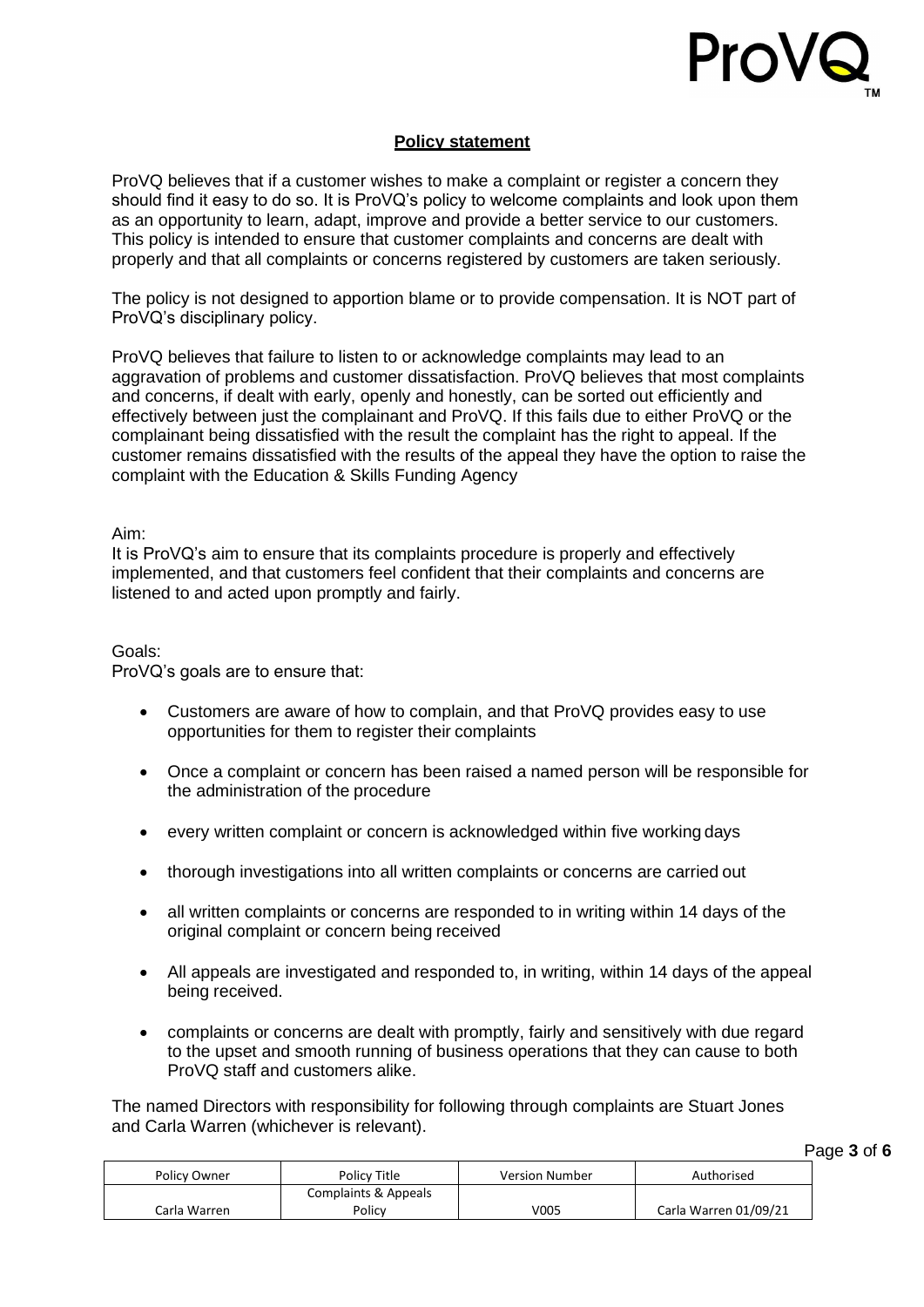

#### **Complaints & Appeals Procedure**

#### **1. Introduction**

This procedure is the mechanism for customers to raise concerns or complaints to ProVQ Ltd. By following this procedure, the aim is to prevent unnecessary delay whilst ensuring a full and fair assessment of the particular circumstances of an individual complaint or appeal.

A formal complaints procedure should be seen as a last resort in the search for a resolution to a problem. Before using the Complaints Procedure, each customer should normally raise the issue with their regular ProVQ contact, in an attempt to resolve their problem.

The following procedure applies to any of our customers. These can be applicants, learners, employers and parents.

#### **2. Complaints and Appeals Procedure:**

2.1 If a customer is unable to reach a satisfactory conclusion through dialogue with their local ProVQ representative then they need to raise a formal complaint. This must be done in writing to the Director of Training Operations at the address below, or via email to [stuart@provq.com](mailto:stuart@provq.com) .

ProVQ Ltd Unit 37 Atcham Business Park Atcham **Shrewsbury Shropshire** SY4 4UG

2.2 ProVQ Ltd will acknowledge receipt of the complaint within 5 working days, and commence a full and thorough investigation regarding the points raised.

2.3 When a thorough investigation has been completed and a fair assessment has been made of the supporting evidence, ProVQ will write to the complainant and inform them of the outcome of the investigation. ProVQ will provide a copy of any supporting evidence, where data protection allows, and inform them whether their complaint has been upheld or not. This response will be sent to the complainant within 14 days of ProVQ receiving the original complaint. If the conclusion can't be reached within the 14 day period, ProVQ will contact the complainant and inform them the reasons for this, and when they can expect a conclusion to their complaint.

2.4 If the complainant disagrees with the findings of the conclusion from the investigation, they have the right to appeal this decision. If they wish to make an appeal, they must do so in writing, within 14 days, to the address detailed above, or via email to [stuart@provq.com. T](mailto:%20stuart@provq.com.)he appeal should include any supporting evidence to substantiate their complaint.

2.5 ProVQ will review this appeal, taking into consideration all supporting evidence. Once a conclusion has been reached, ProVQ will contact the complainant and inform them of the outcome. This outcome will be communicated in writing within 14 days of the appeal being raised. At this point the complaint will be deemed as concluded.

Page **4** of **6**

| Policy Owner | Policy Title         | <b>Version Number</b> | Authorised            |
|--------------|----------------------|-----------------------|-----------------------|
|              | Complaints & Appeals |                       |                       |
| Carla Warren | Policy               | V005                  | Carla Warren 01/09/21 |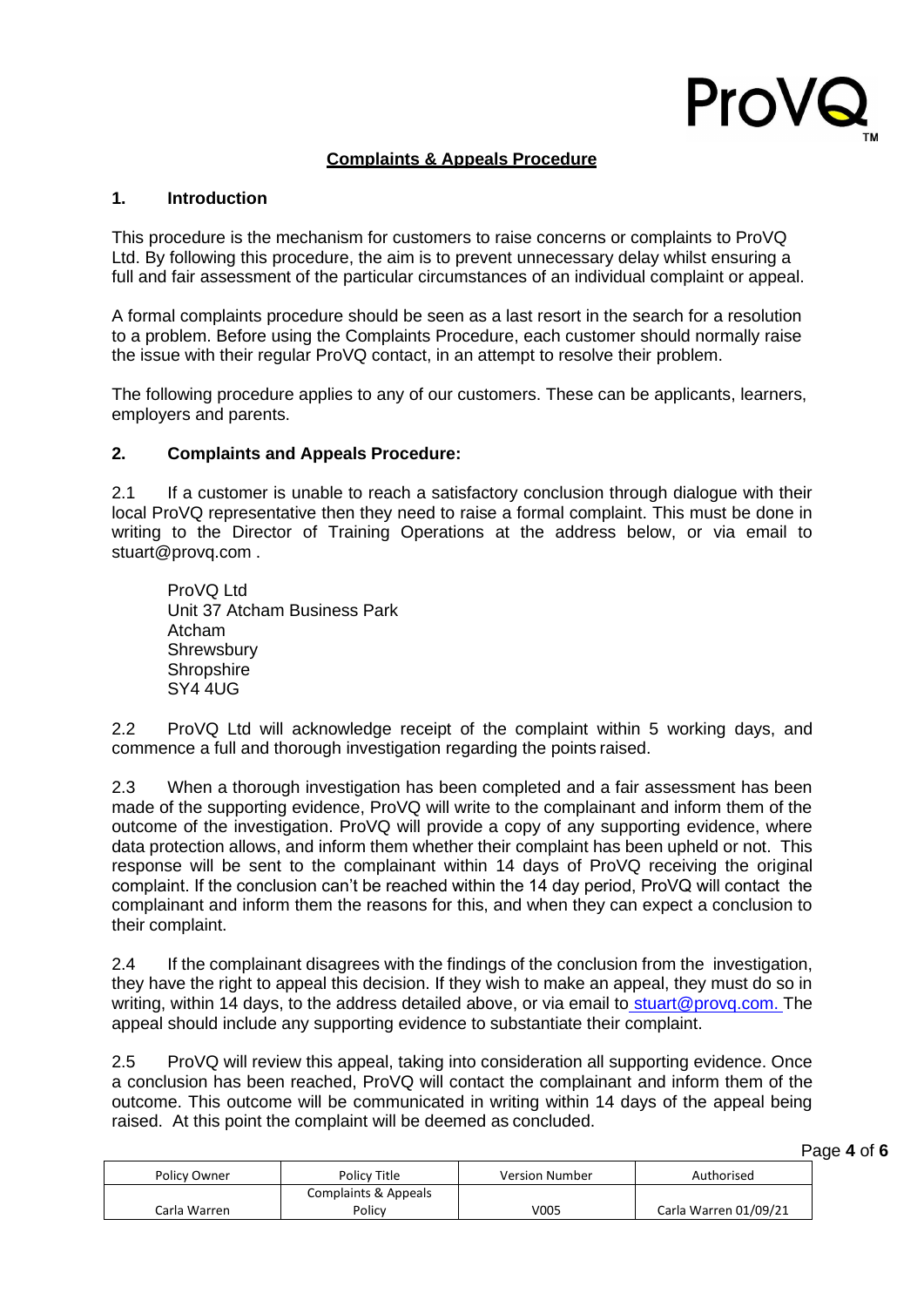2.6 If a complainant still feels they have a valid complaint, or their complaint has not been dealt with appropriately, and is in relation to a government funded Apprenticeship Programme, they have the option to raise the complaint with the Education & Skills Funding Agency (ESFA) The Chief Executive of the ESFA will not usually investigate complaints until the provider's procedure, including the appeal, has been exhausted. If the Chief Executive believes that the provider is not dealing with a complaint appropriately or effectively, it may decide to intervene before the provider's procedure has beenexhausted.

The link below provides information, advice and guidance on how to raise a complaint with the ESFA.

[https://www.gov.uk/government/organisations/education-and-skills-funding](https://www.gov.uk/government/organisations/education-and-skills-funding-agency/about/complaints-procedure#complain-about-a-post-16-training-provider-college-or-employer-we-fund)[agency/about/complaints-procedure#complain-about-a-post-16-training-provider-college](https://www.gov.uk/government/organisations/education-and-skills-funding-agency/about/complaints-procedure#complain-about-a-post-16-training-provider-college-or-employer-we-fund)[or-employer-we-fund](https://www.gov.uk/government/organisations/education-and-skills-funding-agency/about/complaints-procedure#complain-about-a-post-16-training-provider-college-or-employer-we-fund)

You should email complaints to the ESFA at [complaints.esfa@education.gov.uk,](mailto:complaints.esfa@education.gov.uk) or put them in a letter to:

Customer Service Team, Education and Skills Funding Agency Cheylesmore House Quinton Road Coventry CV1 2WT

#### **3 Complaint or appeal against an assessment decision.**

3.1 If there is a complaint regarding an assessment decision, then the complainant should follow the complaints and appeals process laid down by the relevant Awarding Body. Each candidate is issued a copy of the relevant awarding body complaints and appeals procedure. If a candidate is unable to find their copy of the complaints and appeals procedure, then one can be requested from [jon@provq.com, o](mailto:jon@provq.com)r via the following links.

IMI:<http://www.theimi.org.uk/complaint-procedure>

#### **4 Confidentiality & data sharing**

We treat our customers and staff with respect. Information that is provided to us within the complaints procedure will be treated confidentially and only shared with those persons who have a legitimate reason to have the information in order to carry out any investigations necessary surrounding the complaint raised.

We do not share or disclose any of your personal information to any third parties without your consent, other than for the purposes of conducting appropriate investigations in relation to the complaint raised or :

- where there is a legal requirement for us to do so or
- where the information provided raises concerns about the health, welfare or safety of a child or vulnerable Adult.

Page **5** of **6**

| Policy Owner | Policy Title         | <b>Version Number</b> | Authorised            |
|--------------|----------------------|-----------------------|-----------------------|
|              | Complaints & Appeals |                       |                       |
| Carla Warren | Policy               | V005                  | Carla Warren 01/09/21 |